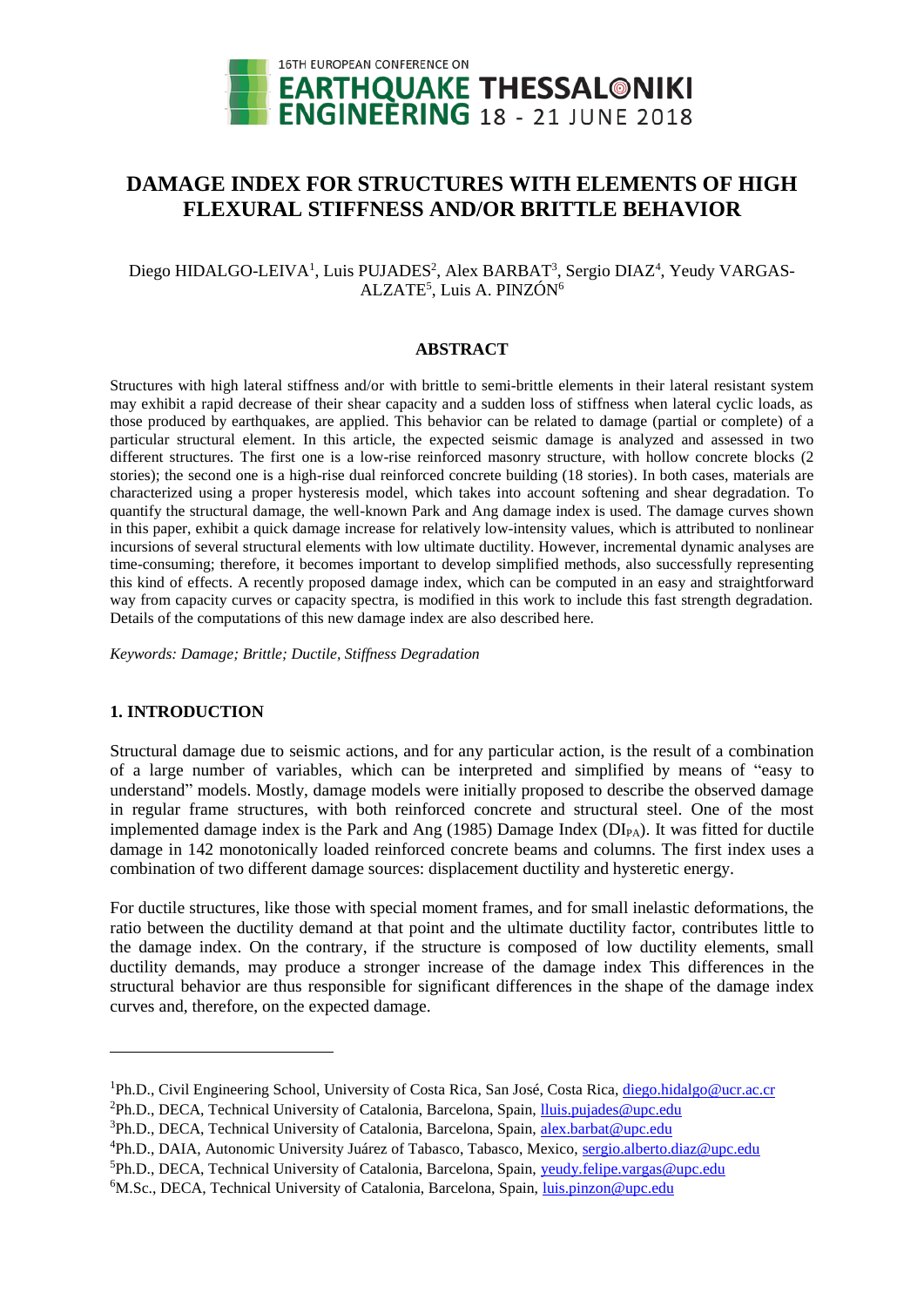In this work, nonlinear incremental static and dynamic analyses are performed in two different structures. The expected damage is analyzed by means of the DI<sub>PA</sub> obtained with Incremental Dynamic Analysis (IDA). Then the obtained  $DI_{PA}$  is compared with a simplified capacity-curve-based damage index (Pujades et al. 2015), which can be obtained from the pushover curve in a simple and straightforward way. Also, a modification of this simplified damage index is proposed, in order to take into account, the differences in the damaging pattern of low and high ductility systems.

#### **2. CASE OF STUDY**

Two structural models are used to quantify damage in their structural elements. Both models were implemented in RUAUMOKO 3D (Carr 2003) software, carrying out nonlinear static and dynamic analyses.

#### *2.1 Reinforced Concrete Masonry (RCM) structure*

A Costa Rican typical dwelling is used herein for the characterization the RCM typology. This is a low-rise two-stories building with a shear predominant behavior, which was designed and constructed according to the Costa Rican Seismic Code 2010 (CSCR-10) (CFIA 2011). Walls distribution and stories height correspond to a real structure which was designed and inspected by the first author of this paper, and is considered representative for this typology. The masonry compression design resistance was set at  $f'_{m}$ =100 kg/cm<sup>2</sup>.

The distribution of walls is shown in Figure 1. In all the cases, hollow concrete blocks with 12cm of thickness were used. The walls distribution of the second floor is the same as the one of the first floor with the exception that walls W-3 and W-4 in Figure 1, are not used. An equivalent frame model is used in Ruaumoko3D software (Carr 2003). The elements are modelled as Giberson (1967) beamcolumns elements, with perfect plastic hinges on the base of the wall and a rigid beam on the upper section. Several authors have used this solution for similar models (D'Ayala et al. 2014; Kingsley et al. 2014; Lagomarsino et al. 2013; Madan et al. 1997; Seible et al. 1994). The beam element placed in the top of the walls has elastic properties and high stiffness, so it can be considered as a rigid beam. In the sections between walls, a regular elastic beam is used with the aim of concentrate the damage on the walls. A full detail of the hysteretic curve employed to model the walls behavior can be found in Hidalgo-Leiva et al. (2016) and Hidalgo-Leiva (2017).



Figure 1. Walls distribution on the first floor of the RCM structure.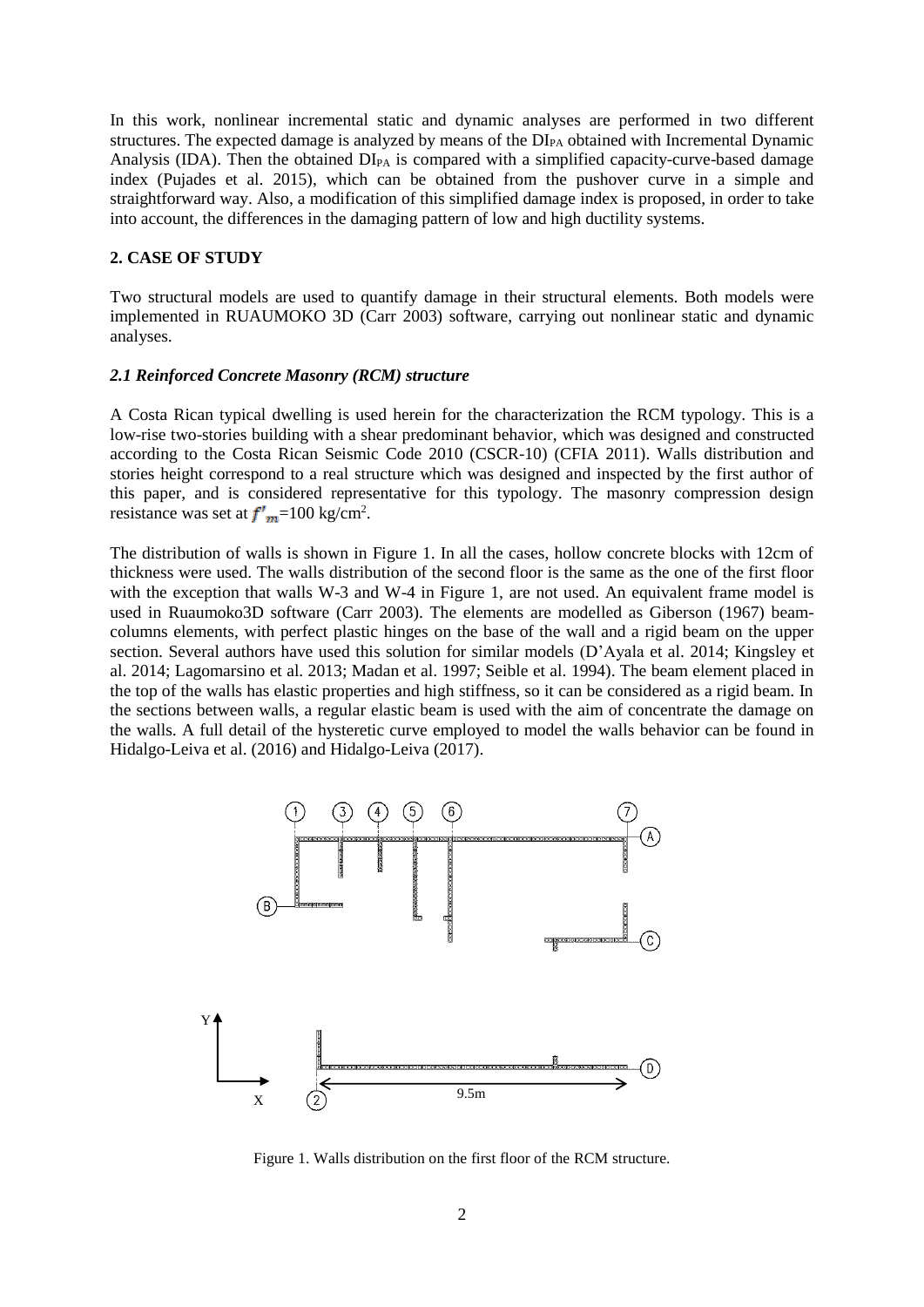A lumped mass model was used in the modal analysis. The dead load takes the weight of the structure, architectural finishes and electro-mechanical elements. The live load is set as  $2.5 \text{ kN/m}^2$  on the first level and  $0.5 \text{ kN/m}^2$  for the roof diaphragm, according to CSCR-10 for residential use (CFIA 2011). The lumped mass of the first and second levels are 78.32 kN  $s^2/m$  and 38.1 kN  $s^2/m$  respectively. A rigid diaphragm is defined for both levels. The height between levels is 2.75 m. The period of the first mode of vibration is 0.27 s in the Y direction and 0.12 s in the X direction with a mass participation factor of 92% in both cases.

For structural design purposes, the CSCR-10 (CFIA 2011) defines a PGA equal to 0.36 g for soil class S<sub>3</sub> (that is equivalent to soil class D in ASCE 7-16 (ASCE 2017)) and seismic zone III, which covers the capital city and its surroundings. This PGA is used for a deterministic evaluation of the performance of these structures.

#### *2.2 Dual Reinforced Concrete (DRC) structure*

The DRC structure which has been studied is a regular residential building with 18 stories, above the ground, with a dual system of reinforced concrete with a compression design resistance equal to  $f'$ <sub> $=$ </sub> 350 kg/cm<sup>2</sup> . Figure 2 shows the distribution of the vertical elements that are part of the lateral load resistance system. It is composed by 2 square columns (RC-1:80x80cm and RC-2:60x60cm) and three rectangular walls (MC-1:40x195cm, MC-2:40x275cm and MC-3:60x600cm). Detailing and design were performed according to the CSCR-10 (CFIA 2011) and ACI 318-08 (2008).



Figure 2. Plan view of the vertical structural elements distribution for the DRC structure.

For the nonlinear description, the Revised Takeda model (Carr 2003) is used with the parameters shown in Table 1, where  $\alpha$  is the positive Bilinear factor,  $\beta$  is the negative Bilinear factor,  $\gamma$  is the unloading power factor,  $\delta$  is the reloading intersection factor,  $\varphi$  is the ratio of compression to tensile stiffness, FCRP is the Cracking action as ratio of positive yield, FCRN is the cracking action as ratio of negative yield.

Table 1. Required parameters to fully define the Revised Takeda hysteresis model (Carr 2003).

|  |  | $\alpha$ $\beta$ $\gamma$ $\delta$ $\varphi$ FCRP FCRN |  |
|--|--|--------------------------------------------------------|--|
|  |  | $0.9$ $0.9$ $0.0$ $0.0$ $1.0$ $0.8$ $0.8$              |  |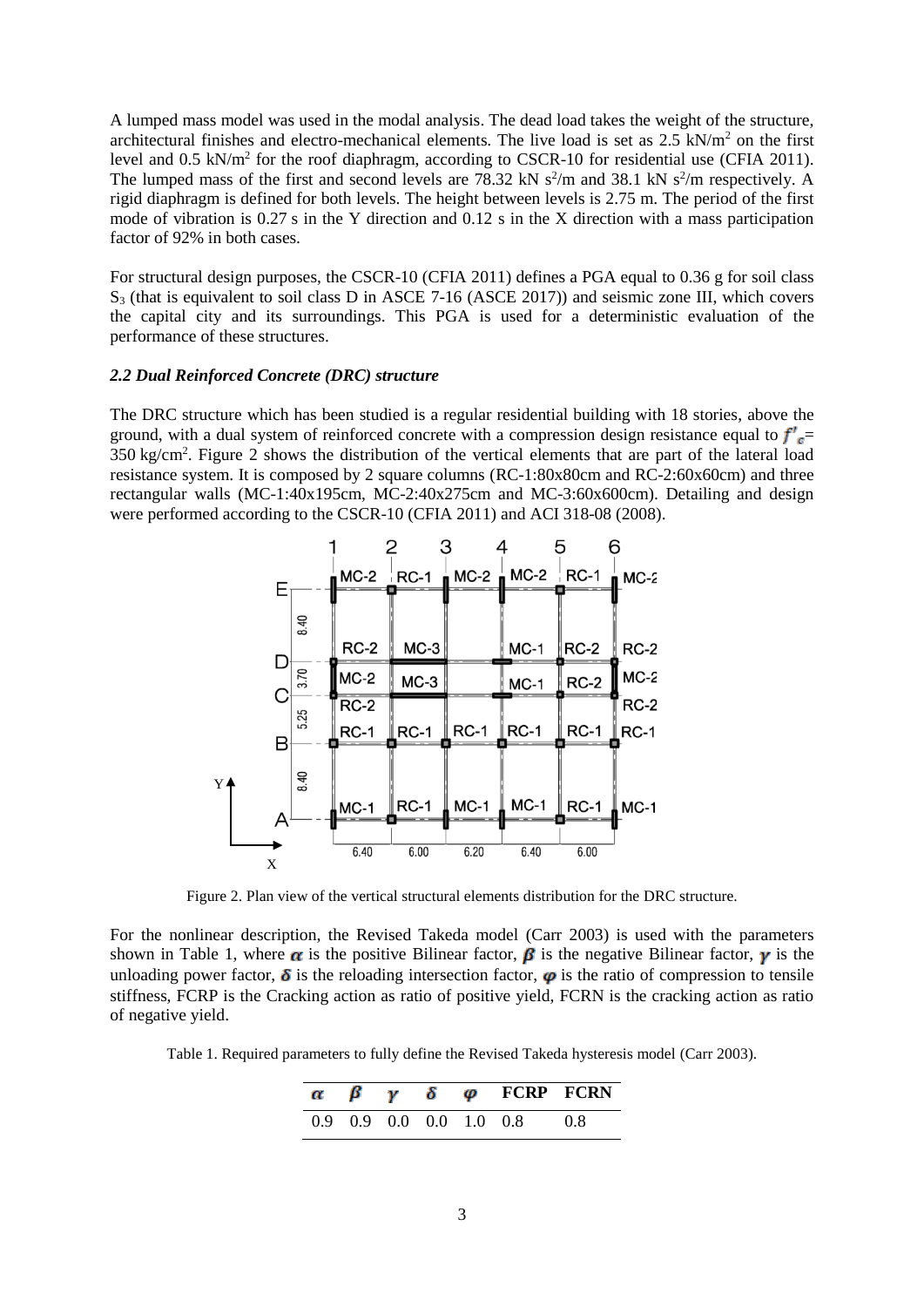These values were defined according to the recommendation of the Ruaumoko 3D manual (Carr 2003) and the parametric study of Esquivel (1992). In addition to this flexural plastic hinge, a SINA hysteresis curve (Saidi and Sozen 1979) was used to model the shear degradation in shear walls. The SINA model is defined by the parameters shown in Table 2, where  $\alpha$  is the positive Bilinear factor,  $\beta$ is the negative Bilinear factor,  $\vec{F}_{cr}$  is the Cracking moment or force and  $\vec{F}_{cr}$  is the Crack closing moment or force. A more detailed definition of the structure and the hysteresis models employed can be found in Hidalgo-Leiva (2017).

Table 2. Required parameters to define SINA hysteresis model (Carr 2003).

| α | $\beta$ $F_{cr}$ $F_{cc}$             |  |
|---|---------------------------------------|--|
|   | $0.5 \quad 0.5 \quad 0.85 \quad 0.65$ |  |

From a modal analysis, the first mode period in X direction is 2.16 s with a mass participation factor of 0.75 and 2.31 seconds with a mass participation factor of 0.73 in the Y direction. The PGA selected in the design procedure was 0.36 g, same as for the previous case, due to the geographical location of the main cities in Costa Rica.

## **3. THE SEISMIC ACTION**

Two different evaluations of the nonlinear behavior are performed. The first one corresponds to an incremental static load or Pushover analysis, taking the first deformation mode as the load pattern. The second one is the Incremental Dynamic Analysis (IDA) defined by Vamvatsikos and Cornell (2002). This analysis implies the application of a seismic action in the form of an acceleration record with different amplitude values, evaluating the differences in the response when the amplitude of the seismic action increases.

According to CSCR-10, for nonlinear dynamic analysis, a set of 3 different accelerograms must be used in order to compute the mean response of the structure. For the RCM structure, the 1991 Limon earthquake (Mw 7.7) recorded in Cartago city (CCTG) (Jacob and Pacheco 1991), the 2001 El Salvador earthquake (Mw 7.7) recorded in la Libertad station (ESLI) (Bommer et al. 2010) and the 2012 Samara earthquake (Mw 7.6) recorded in Samara station (GNSR) (Linkimer et al. 2013) were used; meanwhile, for the DRC structure the Limon earthquake is replaced by the 2009 Cinchona earthquake (Mw 6.2) recorded in Alajuela station (CINCH) (RSN 2009). This change is due to the minimum frequency employed in the passband filter for the CCTG record, which is 0.8 Hz, so it becomes a record not suitable for the analysis of structures with natural periods above 1.2 seconds.

With the aim of constraining the dispersion of the structural response, all the records were treated with spectral matching (Hancock and Bommer 2007), defining a period observation window according with the ASCE 7-16 (ASCE 2017). The target response spectrum was defined according to the CSCR-10 (CFIA 2011). The intensity measure used as scale factor was the PGA, having different ranges of values in order to reach the structural collapse. Figure 3 shows the spectrally matched response spectra for both structures, comparing them with the target spectrum (CSCR-10).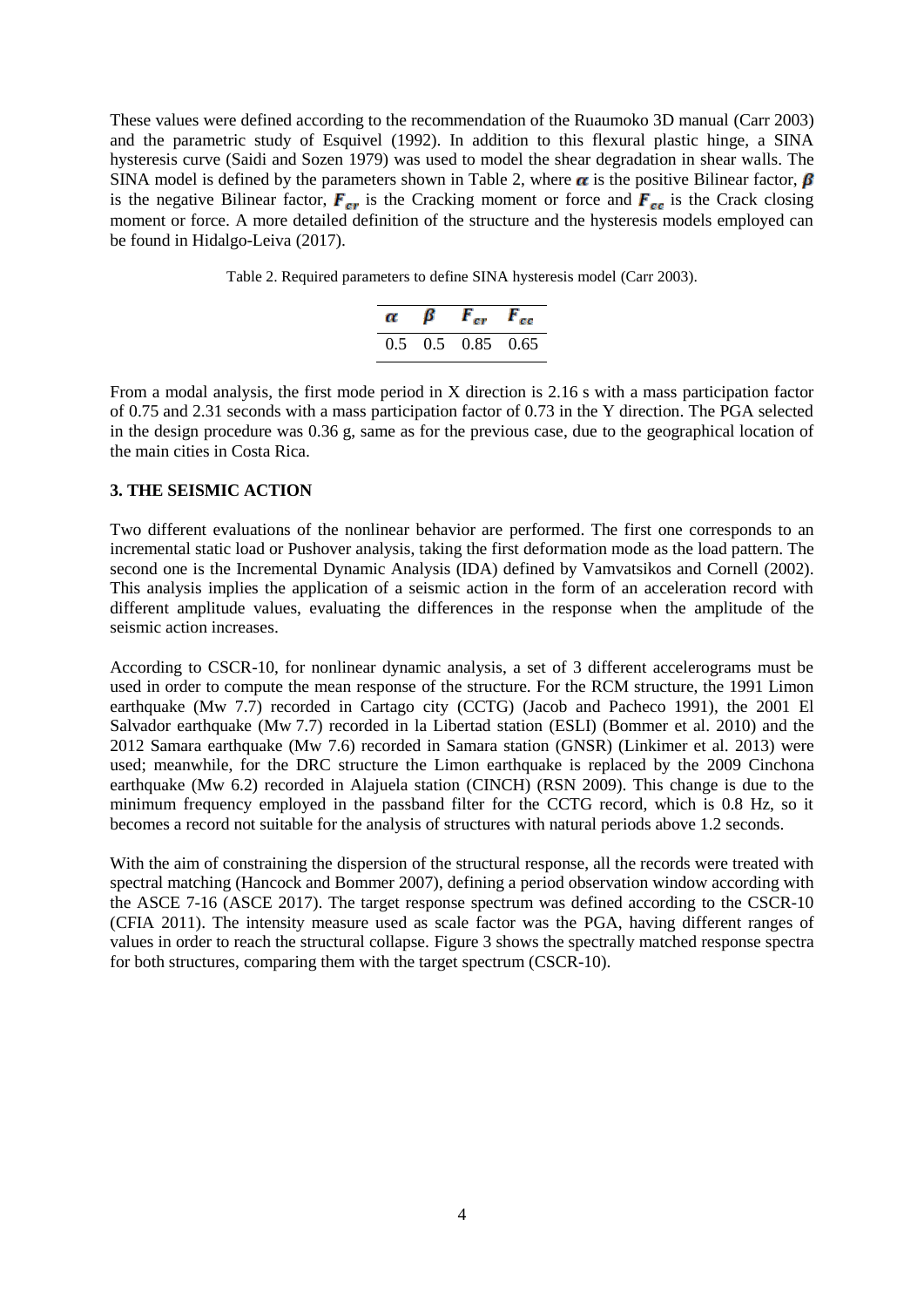

Figure 3. Response spectra of spectrally matched records in the two main direction of analysis for: a) RCM structure and b) DRC structure.

# **4. DAMAGE ANALYSIS**

## *4.1 Nonlinear static analysis*

The static pushover analysis has become a classical method also for vulnerability and expected damage and risk assessment of structures, due to its easy implementation and the fast and straightforward interpretation of results. Two disadvantages of this method lie in its dependency of the first mode behavior and in the independency of the structural behavior of several parameters of the seismic actions like duration, directionality, number of cycles with nonlinear incursion among others (Chandramohan, Baker, and Deierlein 2016; Vargas-Alzate et al. 2017).

Using the first mode as load pattern, the capacity curves were calculated in the two main directions of analysis for the two structures. Figure 4 shows the four capacity curves obtained for the two structures in the main directions of analysis. In the case of the RCM structure, both directions present a strong variation in the slope of the elastic branch (related with the period of the first mode), and the ultimate displacement. In both directions, the ultimate displacement ductility factor (defined as the relationship between the ultimate displacement and the yield displacement from the bilinear approximation) is similar.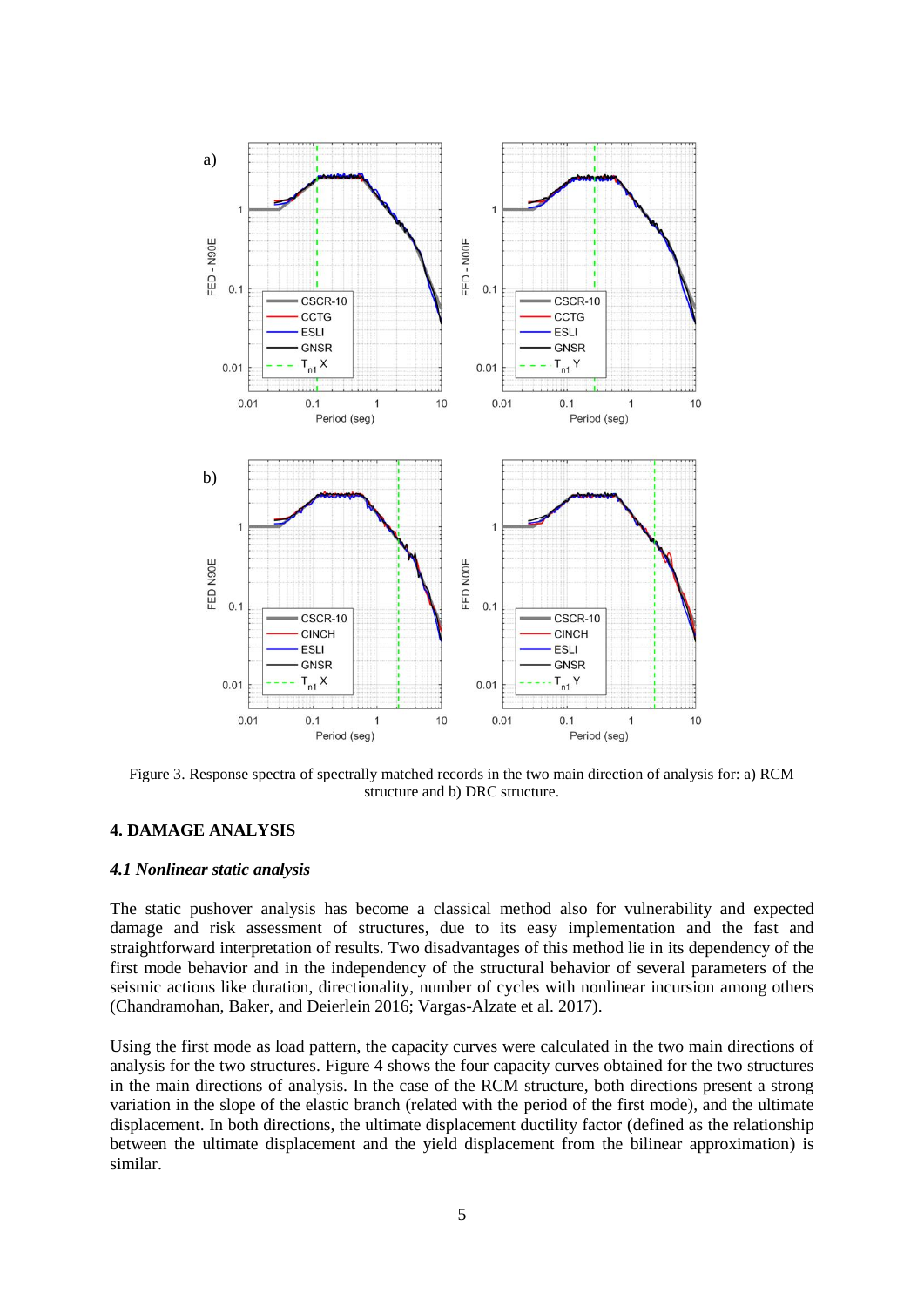

Figure 4. Capacity curves from a Pushover analysis for: a) RCM structure and b) DRC structure.

On the other hand, the DRC structure exhibits almost the same slope in the elastic section of the curve, but the ultimate ductility factors are not comparable. In a capacity spectrum analysis (Chopra and Goel 1999; Freeman 1998; Vargas-Alzate et al. 2013), the Y direction of the RCM structure will be the one that rules the damage in the structure, because it has a smaller base shear, allowing the incursion into the nonlinear section for smaller acceleration values.

Meanwhile, in the DRC structure, the X direction is the weak direction, due to the smaller ultimate displacement and the similarity of the elastic section, so that one could expect an early collapse.

#### *4.2 The Park and Ang Damage Index*

The  $DI_{PA}$  (Park and Ang 1985), is a linear function of the maximum deformation and the effect of hysteretic loading. The employed parameters were calibrated with both monotonic and cyclic loading tests data. The damage index is defined as:

$$
DI_{PA} = \frac{\mu_M}{\mu_u} + \frac{\beta}{F_y \mu_u \delta_y} \int dE \tag{1}
$$

where  $\mu_M$  is the maximum deformation ductility factor under earthquake,  $\mu_u$  is the ultimate (or maximum) ductility factor,  $\beta$  is a non-negative parameter taken as 0.05 (Carr 2003),  $dE$  is the energy differential in the hysteresis loop and  $\delta_y$  and  $F_y$  are respectively the yielding displacement and strength.

Following the definition given in the original paper,  $DI_{PA}$  should have a value equal to zero (or negligibly small) under elastic response.

In this dynamic structural analysis, a three-dimensional model is used, so earthquakes are applied in the two main directions of the structure. Thus, the resultant damage index represents the overall damage to the structure after the dynamic load is applied.

#### *4.3 Damage Index curves*

Global structural damage, defined with the  $DI_{PA}$  damage index, is computed as the average of damage in every single element that presents damage (Carr 2003). Figure 5 shows damage curves obtained for both analyzed structures as a function of the Spectral Acceleration (Sa) at the period of the first mode. Given that there are two different values of Sa for each structure, one per each direction of analysis, and only one  $DI_{PA}$  value, an adjustment in the used Sa value was necessary.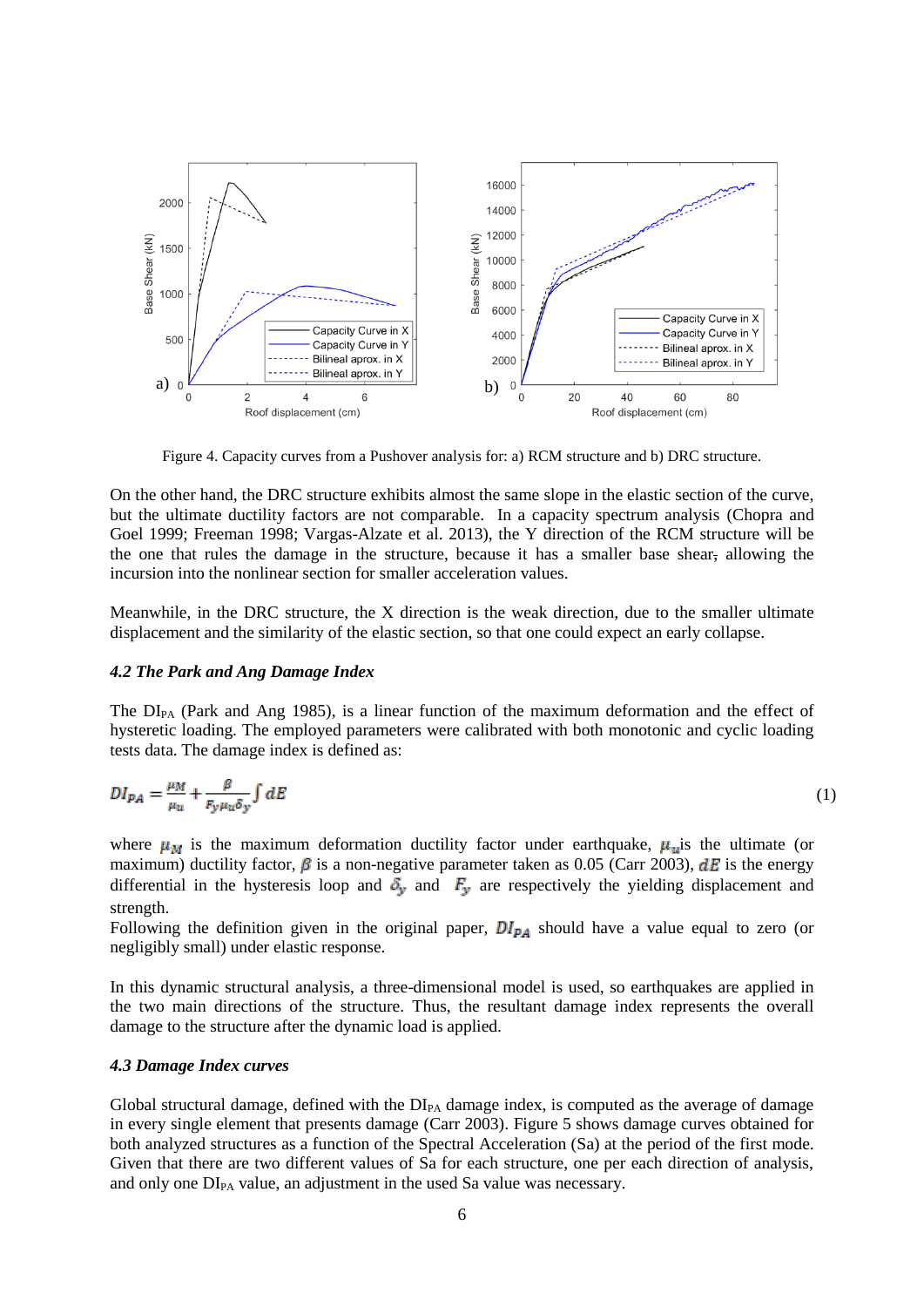As it can be observed in Figure 5, all the cases show a sudden increment in the value of  $DI_{PA}$ , from zero to approximately 0.15-0.3. This increment can be correlated with the first yield in the structure, and, even more, the first yield of a structural wall element. This kind of elements, in general, rules the nonlinear behavior of the structure due to their high contribution to the lateral load resistant system.



Figure 5. Variation of the  $DI_{PA}$  as a result of the IDA for: a) RCM structure and b) DRC structure.

Using the PGA defined for the design level of new structures located in the capital city of Costa Rica (PGA equal to 0.36g), and the corresponding elastic design spectrum for a soft soil ( $S_3$  according with the CSCR-10 (CFIA 2011) and similar to D soil in ASCE 7-16 (ASCE 2017)), the corresponding design spectral accelerations for the first mode period are 0.9g for the RCM structure and 0.23g in the case of the DRC structure; in both cases, structures present mean damage indexes below 0.5 which can be related with a moderate damage state.

#### *4.4 Simplified Damage Index from capacity curve*

Given the high time consumption and complexity of IDA analysis, approximations bringing similar results but from simpler analyses are desirable. Pujades et al. (2015) proposed a simplified damage index equivalent to DI<sub>PA</sub> which can be obtained from the capacity curve. This damage index follows the definition of the DI<sub>PA</sub>, and is composed by two main sources: the energy dissipation  $(E_N(\delta))$  and the stiffness degradation  $(K_N(\delta))$ , both defined as functions of the displacement in the capacity curve  $\delta$ . The basic equations required to define the damage model are (Pujades et al. 2015):

$$
E(\delta) = \int_0^{\delta} F_{NL}(\xi) d\xi; \quad 0 \le \delta \le \delta_u; \quad 0 \le E(\delta) \le E(\delta_u)
$$
 (2)

$$
E_N(\delta_N) = \frac{E(\delta/\delta_u)}{E(\delta_u)}; \quad 0 \le \delta_N \le 1; \quad 0 \le E_N(\delta_N) \le 1
$$
\n(3)

$$
K(\delta) = \frac{F(\delta)}{\delta} \tag{4}
$$

$$
K_{NL}(\delta) = \frac{\left[\frac{F(\delta)}{\delta}\right]_{max} - \frac{F(\delta)}{\delta}}{\left[\frac{F(\delta)}{\delta}\right]_{max} - \left[\frac{F(\delta)}{\delta}\right]_{min}}; 0 \le \delta \le \delta_u; \quad 0 \le K_{NL}(\delta) \le 1
$$
\n
$$
(5)
$$

$$
K_N(\delta_N) = K_{NL}(\delta/\delta_u); \ 0 \le \delta_N \le 1; \quad 0 \le K_N(\delta_N) \le 1 \tag{6}
$$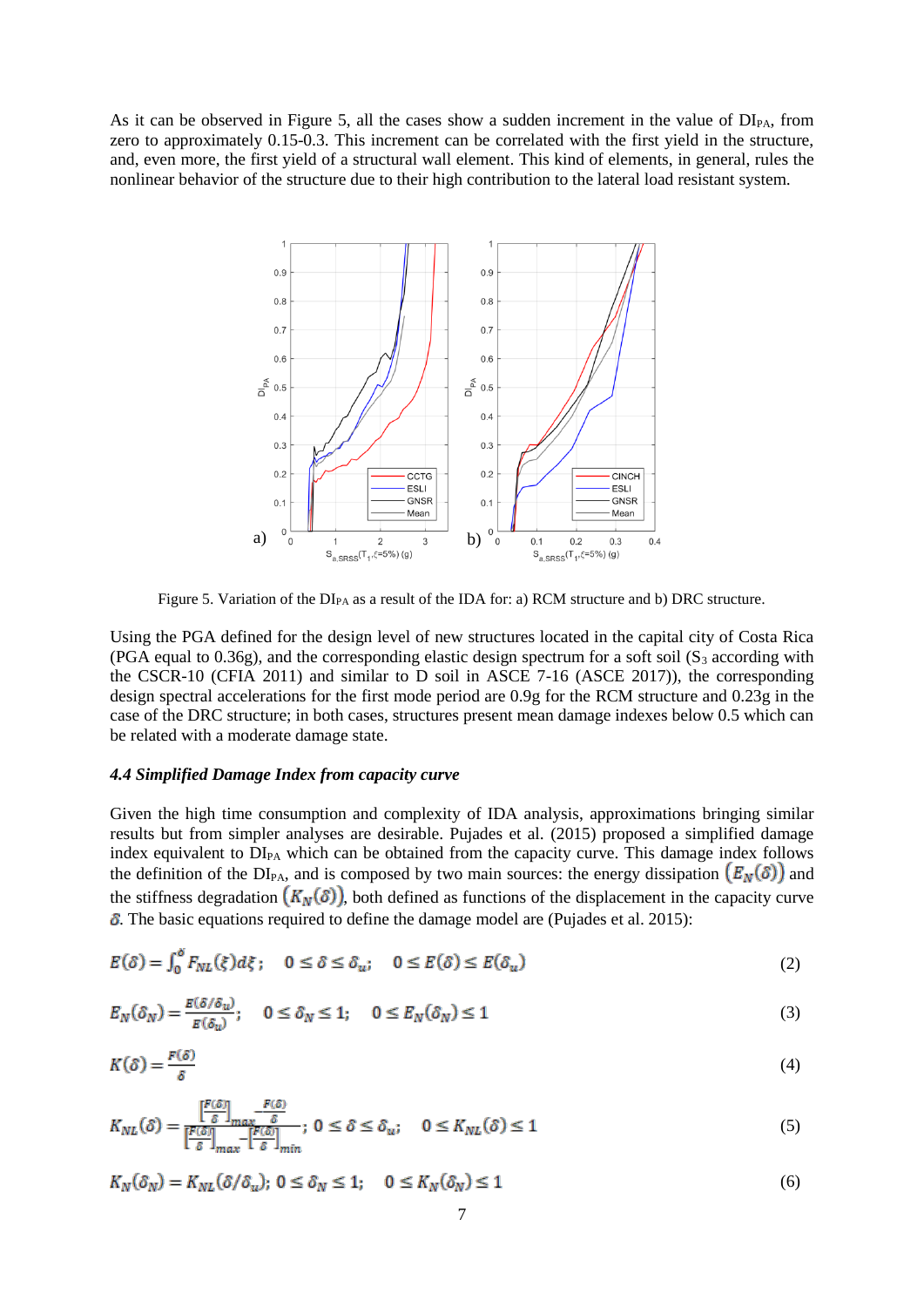$$
DI_{CC}(\delta_N) = aK_N(\delta_N) + (1 - a)E_N(\delta_N) \cong DI_{PA}
$$
\n<sup>(7)</sup>

where  $F_{NL}$  is the nonlinear part of the capacity curve and has dimensions of force;  $\delta$  and  $\xi$  are displacements from the capacity curve,  $\delta_N$  is the displacement normalized at the ultimate displacement,  $\vec{E}_{\text{N}}$  is the ratio between the energy dissipated as a function of the relative displacement,  $K_N$  is the ratio between the secant stiffness variation with respect to the maximum and  $\alpha$  is a calibration non-negative parameter, related with the structural typology. This damage model has been applied with great results in reinforced concrete frames (Pujades et al. 2015) and steel special moment frames (Díaz et al. 2017).

Using the capacity curve for the weak direction in each structure (recall that the weak direction correlates with the global damage index) the  $DI_{CC}$  is calculated. Figure 6 shows the adjusted curves and the correspondent results from equations (3) and (6). The calibration constants used in this approximations are 0.891 for the RCM structure and 0.536 in DRC structure. In the calibration process, the mean DIPA curve has been used. Damage is presented herein as a function of the displacement in the roof (in order to be consistent with the capacity curve), nevertheless, for comparison purposes, this curve will be presented as a function of an IM, like the spectral acceleration for the first mode period, as well.



Figure 6. DI<sub>CC</sub> defined from capacity curves for: a) RCM structure and b) DRC structure.

The resultant  $DI_{CC}$  curve shows a good agreement with the  $DI_{PA}$  curve which has been taken as target damage curve. The main differences are concentrated in the first yielding zone, where the  $DI_{PA}$  curve exhibits a sharp step of up to around 0.2. Thus, this simplified expedite Capacity curve based damage model brings results that are valid for global risk analysis, and from where one can also obtain fragility curves as a function of the roof displacement or any other IM. See Pujades et al. (2015) for details on how these fragility curves can be set up.

The RCM structure shows a stronger dependency on the wall elements, and as result, damage curves are more similar to the stiffness degradation curve, modelled with a high  $\alpha$  constant. On the other hand, the DRC structure, present a mixed behavior, with a combination of both damage source curves, that is of the energy loss and stiffness degradation.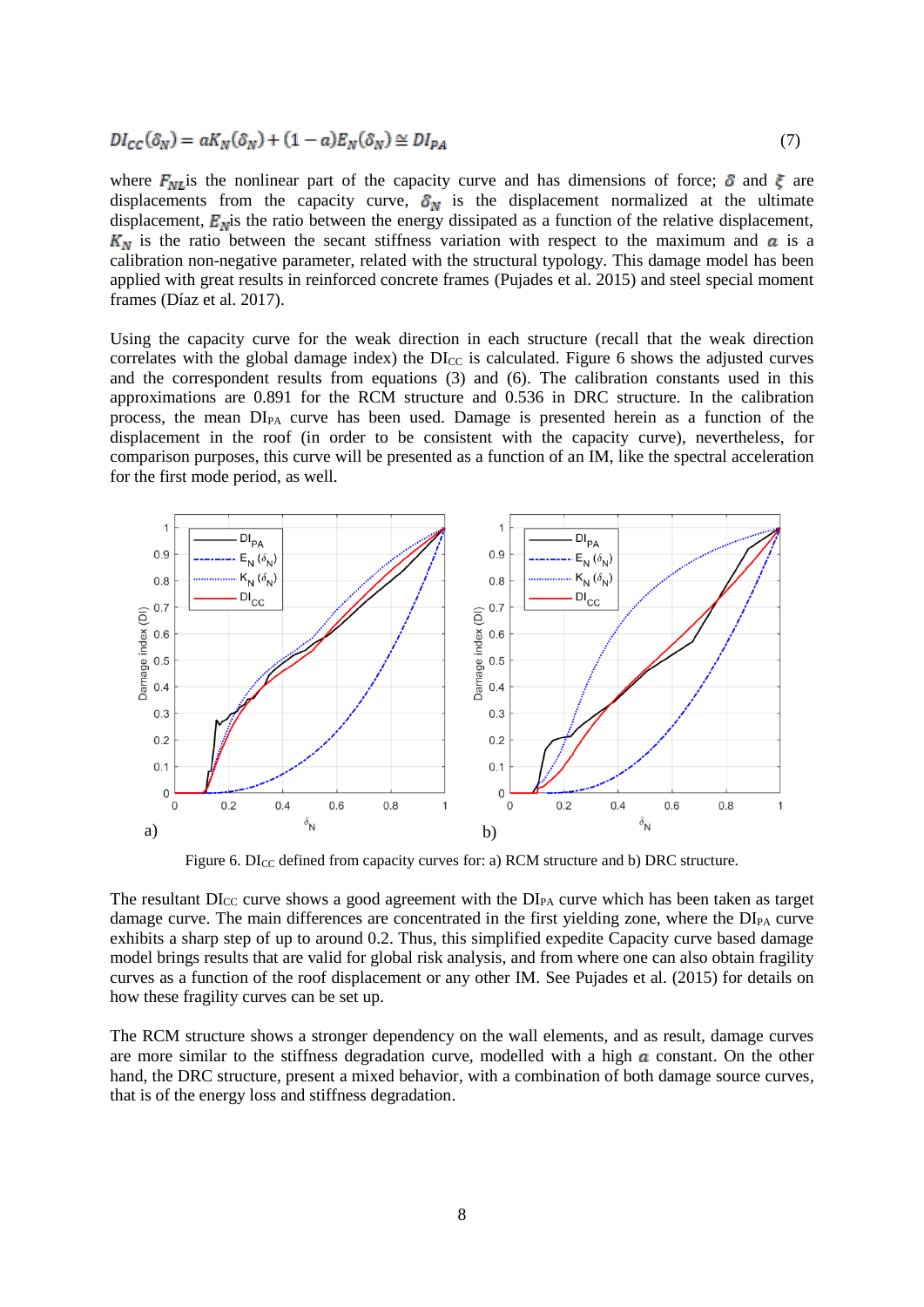#### *4.5 Improving the capacity-curve-based damage model*

When the DI<sub>CC</sub> was calculated for structures with a lateral load resistant system based on RC or steel frames (Díaz et al. 2017; Pujades et al. 2015), the obtained results were promising due to the excellent agreement with the  $DI_{PA}$  curve. These structures, are usually composed of high ductility elements, and therefore, the damage curve behavior is more like an "S" curve, like the ones shown in Figure 6. In these cases, the simplified damage index represents well the overall damage but fails to represent sharp damage increases.

Keeping that in mind, the first derivate of the capacity curve as a function of the displacement, represents the variation of tangent stiffness, and damage model of Pujades et al. (2015), can be modified by using the tangent stiffness degradation as a third damage source. The main advantage of using the tangent stiffness for brittle or semi-brittle structures is that the curve acquires the ability to represent well stepwise damage increases as the vertical variations in the  $DI_{PA}$  shown in Figure 6, which are attributed to the generation of plastic hinges, which are correlated with the structural damage. Thus, the tangent stiffness degradation function is defined as:

$$
K_S(\delta) = m - \frac{d}{d\delta} F(\delta) \tag{8}
$$

$$
K_{SN}(\delta_N) = K_{TN}(\delta/\delta_u); \ 0 \le \delta \le \delta_u; \quad 0 \le K_{TN}(\delta) \le 1
$$
\n<sup>(9)</sup>

where **m** is the slope of the elastic section in the capacity curve and  $F(\delta)$  is the capacity curve numerically defined as a function of the roof displacement. The improved damage model takes the following form:

$$
DI_{ST}(\delta_N) = a\big(bK_N(\delta_N) + (1-b)K_S(\delta_N)\big) + (1-a)E_N(\delta_N)
$$
\n<sup>(10)</sup>

where  $\boldsymbol{a}$  and  $\boldsymbol{b}$  are non-negative parameters, allowing to include the contribution to damage of the tangent stiffness degradation to the former damage simplified model. The  $\alpha$  parameter measures the stiffness contribution in the damage model, meanwhile, the  **parameter measures the relative** contribution of the secant stiffness with respect to the tangent stiffness. Figure 7 shows the  $DI<sub>ST</sub>$  and the functions of the three damage sources considered in the damage model.



Figure 7.  $DI_{ST}$  defined from capacity curves for: a) RCM structure and b) DRC structure.

For the RCM structure, the fitting parameters are 0.85 and 0.79 for  $\alpha$  and  $\beta$  respectively, while in the case of the DRC structure values of 0.431 and 0.466 were found respectively for *a* and *b* parameters.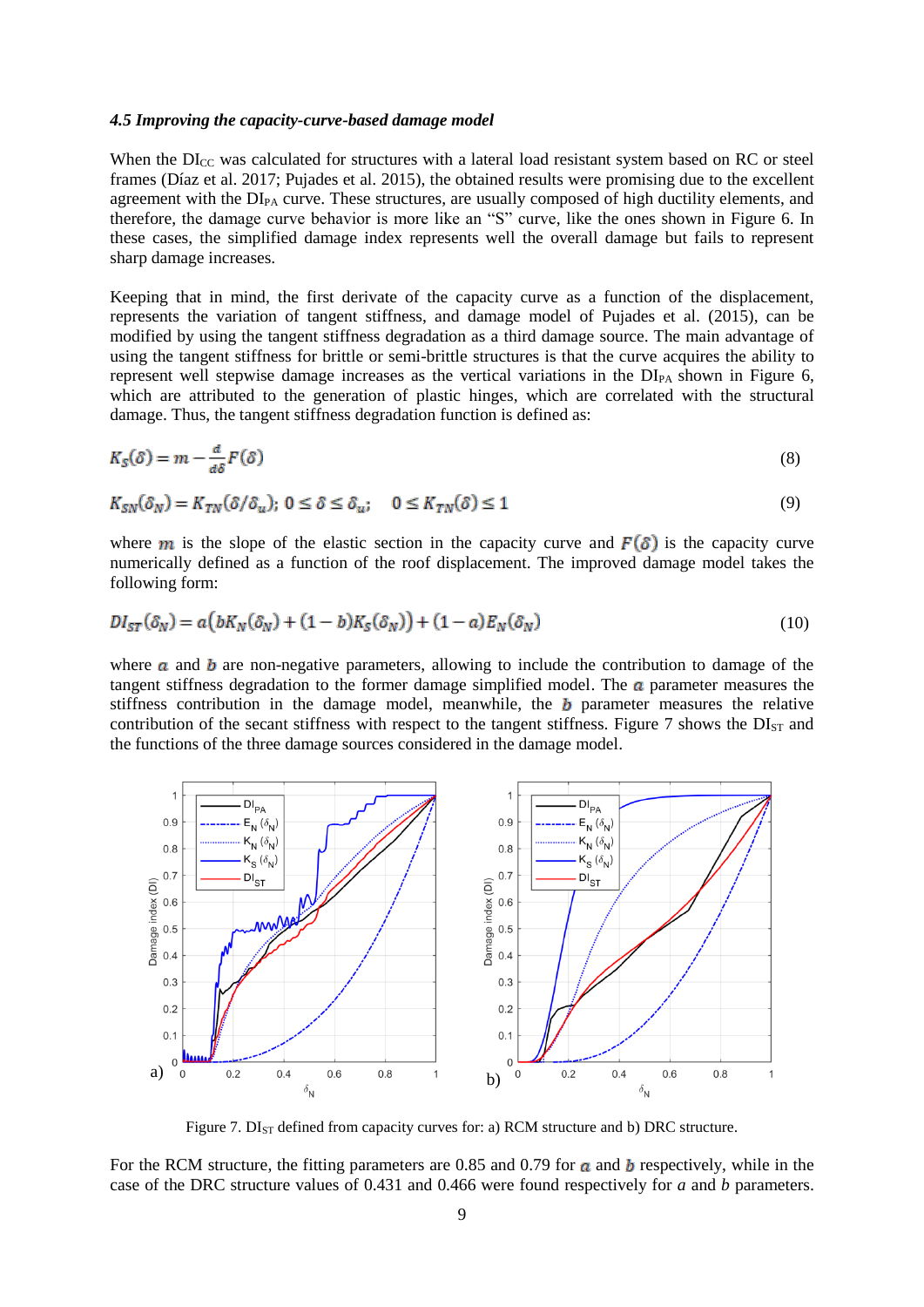Again, it can be seen the higher contribution of the stiffness degradation into the  $DI_{ST}$  damage model for the RCM structure, but in this case, with the addition of the tangent stiffness, the first stage of the damage curve, is slightly closer to the DI<sub>PA</sub> damage curve. The same behavior occurs with the DRC structure but, in this case, the contribution of the energy accumulation is proportional to the stiffness degradation, so the impact of adding the tangent stiffness into the damage model is less marked.

## *4.6 Damage models comparison*

In order to compare the two simplified damage models, a root-mean-squared error (RMSE) is calculated taking as target curve the original  $DI_{PA}$ . Table 3 shows the results obtained for the two damage models and the two analyzed structures. As can be seen, in both structures, the modified damage model  $(DI<sub>ST</sub>)$  improve the fitting, resulting in a better characterization of the overall structural behavior.

Table 3. RMSE calculated between the original damage curve and the obtained with the simplified models.

| <b>Damage</b> | <b>Structural</b><br>model |        |  |
|---------------|----------------------------|--------|--|
| Model         | <b>RCM</b>                 | DRC    |  |
| $\rm DI_{CC}$ | 0.0323                     | 0.0682 |  |
| $DI_{ST}$     | 0.0275                     | 0.0546 |  |

The use of the tangent stiffness degradation as damage parameters proves to be a valuable resource, catching some damage process hard to see with the other two damage sources employed in the  $DI_{CC}$ .

# **5. CONCLUSIONS**

The Park and Ang damage model (1985) was successfully obtained for two different structures with high lateral flexural stiffness and a semi-brittle behavior. Also, two damage models obtained from the capacity spectrum have been also applied, obtaining a good agreement with the Park and Ang damage model, especially when the analysis was made considering the damage as a function of the roof displacement.

Both the simplified damage model and the improved version with the tangent stiffness, have proved to be a valid option for a fast structural damage assessment once the adjustment parameters have been defined. The inclusion of the tangent stiffness degradation improves in all the cases the approximation respects the original damage curve.

Damage evaluation according to the seismic code of Costa Rica (CFIA 2011), indicates a good behavior on the analyzed structures. Damage indexes are below the collapse and severe damage states, having an acceptable behavior according to the performance criteria defined in the same design code. Structures with semi-brittle elements and designed with an updated design code, as the one used in Costa Rica, shows a good behavior under seismic actions.

# **6. ACKNOWLEDGMENTS**

This research was partially funded by the Ministry of Economy and Competitiveness (MINECO) of the Spanish Government and by the European Regional Development Fund (FEDER) of the European Union (UE) through projects referenced as: CGL2011-23621 and CGL2015-65913-P (MINECO/ FEDER, UE). The first author holds PhD fellowships from the OAICE, the Universidad de Costa Rica (UCR), and CONICIT, the Government of Costa Rica. Sergio Díaz also holds PhD fellowships from the Universidad Juárez Autónoma de Tabasco (UJAT) and from the PROMEP program. Finally, Luis A. Pinzón is supported by a Ph.D. scholarship grant from the "*Instituto para la Formación y Aprovechamiento de Recursos Humanos*" (IFARHU) and the "*Secretaría Nacional de Ciencias,*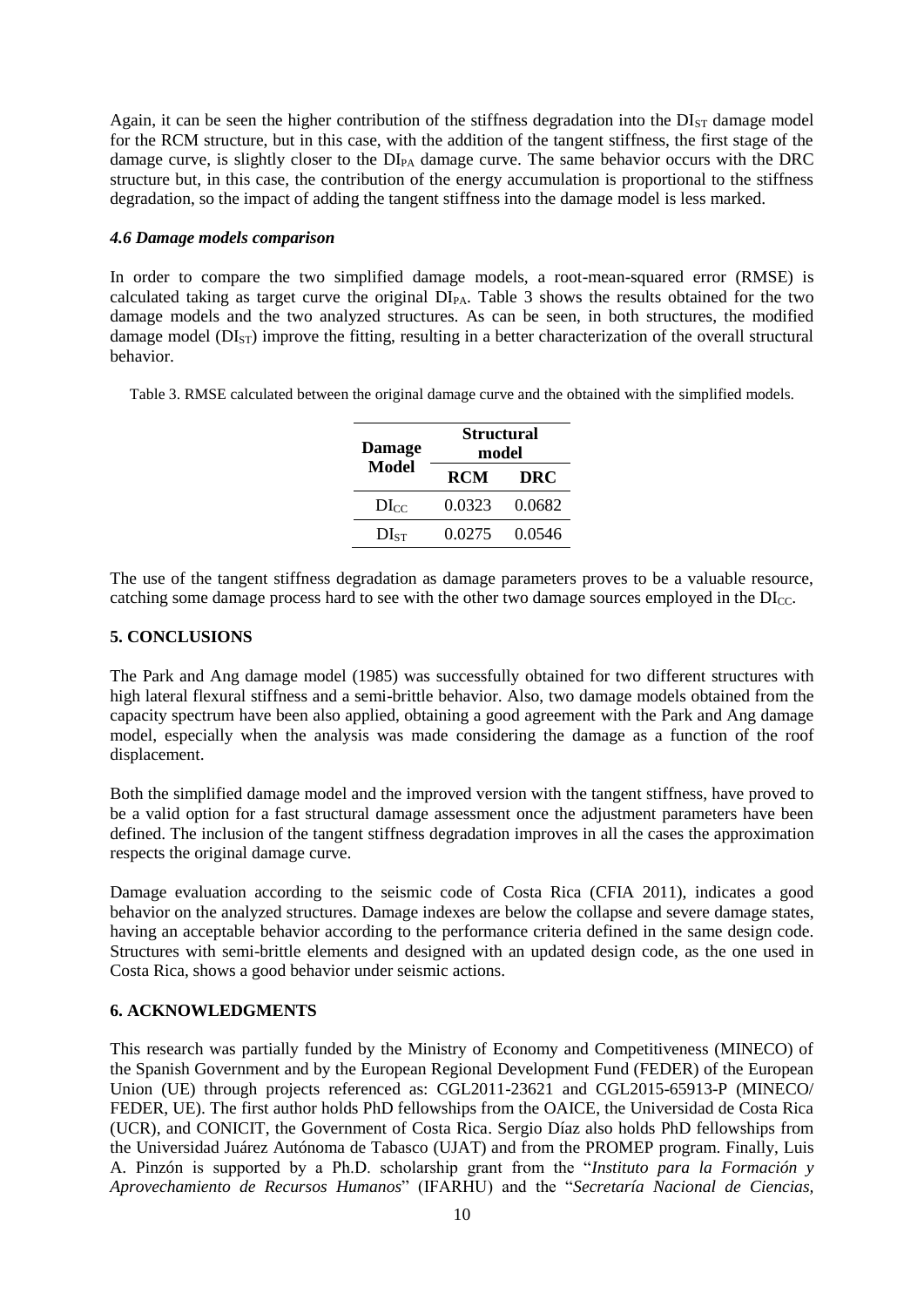*Tecnología e Innovación*" (SENACYT) from the Government of Panama.

## **7. REFERENCES**

ACI Committee 318. (2008). Building Code Requirements for Structural Concrete ( ACI 318-08 ) and commentary (ACI 318R-08). American Concrete Institute, Farmington Hills, MI. https://doi.org/10.1016/0262- 5075(85)90032-6

ASCE. (2017). Minimum Design Loads and Associated Criteria for Buildings and Other Structures (ASCE/SEI 7-16). American Society of Civil Engineers, Reston, VA. https://doi.org/10.1061/9780784414248

Bommer JJ, Bénito B, Ciudad-Real M, Lemoine A, López Menjívar M, Madariaga R, Rosa H (2010). The El Salvador earthquakes of January and February 2001 : context, characteristics and implications for seismic risk. *Soil Dynamics and Earthquake Engineering*, 22(5): 389–418. https://doi.org/10.1016/S0267-7261(02)00024-6

Carr A (2003). RUAUMOKO The Maori God of Volcanoes and Earthquakes. Volume 3: User Manual for the 3- Dimensional Version. Ruaumoko3D. University of Canterbury, Christchurch.

CFIA. (2011). Código Sísmico de Costa Rica 2010, 4<sup>th</sup> ed., Editorial Tecnológica de Costa Rica, Cartago, Costa Rica.

Chandramohan R, Baker JW, Deierlein GG (2016). Quantifying the influence of ground motion duration on structural collapse capacity using spectrally equivalent records. *Earthquake Spectra*, 32(2): 927–950. https://doi.org/10.1193/122813EQS298MR2

Chopra AK, Goel RK (1999). Capacity-demand-diagram methods based on inelastic design spectrum. *Earthquake Spectra*, 15(4): 637–655. https://doi.org/10.1193/1.1586065

D'Ayala D, Meslem A, Vamvatsikos D, Porter K, Rossetto T, Crowley H, Silva V (2014). Guidelines for analytical vulnerability assessment of low-to mid-rise buildings-Methodology, Vulnerability Global Component porject.

Díaz SA, Pujades LG, Barbat AH, Hidalgo-Leiva DA, Vargas-Alzate YF (2017). Capacity, damage and fragility models for steel buildings: a probabilistic approach. *Bulletin of Earthquake Engineering*, 16(3): 1209-1243. https://doi.org/10.1007/s10518-017-0237-0

Esquivel JC (1992). Influence of some parameters on the inelastic earthquake response using different histeretic models for reinforced concrete. *Proceedings of the 10th World Conference of Earthquake Engineering*. Rotterdam.

Freeman S (1998). The Capacity Spectrum Method as a Tool for Seismic Design. *Proceedings of the 11th European Conference on Earthquake Engineering*. Paris.

Giberson MF (1967). *The Response of Nonlinear Multi-story Structures Subjected to Earthquake Excitation*. California Institute of Technology, Pasadena, California.

Hancock J, Bommer JJ (2007). Using spectral matched records to explore the influence of strong-motion duration on inelastic structural response. *Soil Dynamics and Earthquake Engineering*, 27(4): 291–299. https://doi.org/10.1016/j.soildyn.2006.09.004

Hidalgo-Leiva DA (2017). Análisis estructural probabilista orientado a evaluación del daño sísmico con aplicaciones a tipologías constructivas empleadas en Costa Rica, *PhD Thesis,* Department of Civil and Environmental Engineering, Universitat Politècnica de Catalunya Barcelona Tech, Spain

Hidalgo-Leiva DA, Barbat AH, Pujades LG, Acuña D (2016). Experimental analysis of in-plane shear strength of reinforced concrete masonry wall and its seismic behavior. In: Modena C, da Porto F, Valluzzi M (eds.), Brick and Block Masonry: Trends, Innovations and Challenges - Proceedings of the 16th International Brick and Block Masonry Conference, IBMAC 2016, CRC, pp. 2295–2302. Padova, Italy.

Jacob KH, Pacheco J (1991). Seismology and Tectonics. *Earthquake Spectra*, 7(S2): 15–33.

Kingsley GR, Shing PB, Gangel T, NIST (2014). Seismic Design of Special Reinforced Masonry Shear Walls: A Guide for Practicing Engineers. Gaithersburg, MD.

Lagomarsino S, Penna A, Galasco A, Cattari S (2013). TREMURI program: An equivalent frame model for the nonlinear seismic analysis of masonry buildings. *Engineering Structures*, 56, 1787–1799. https://doi.org/10.1016/j.engstruct.2013.08.002